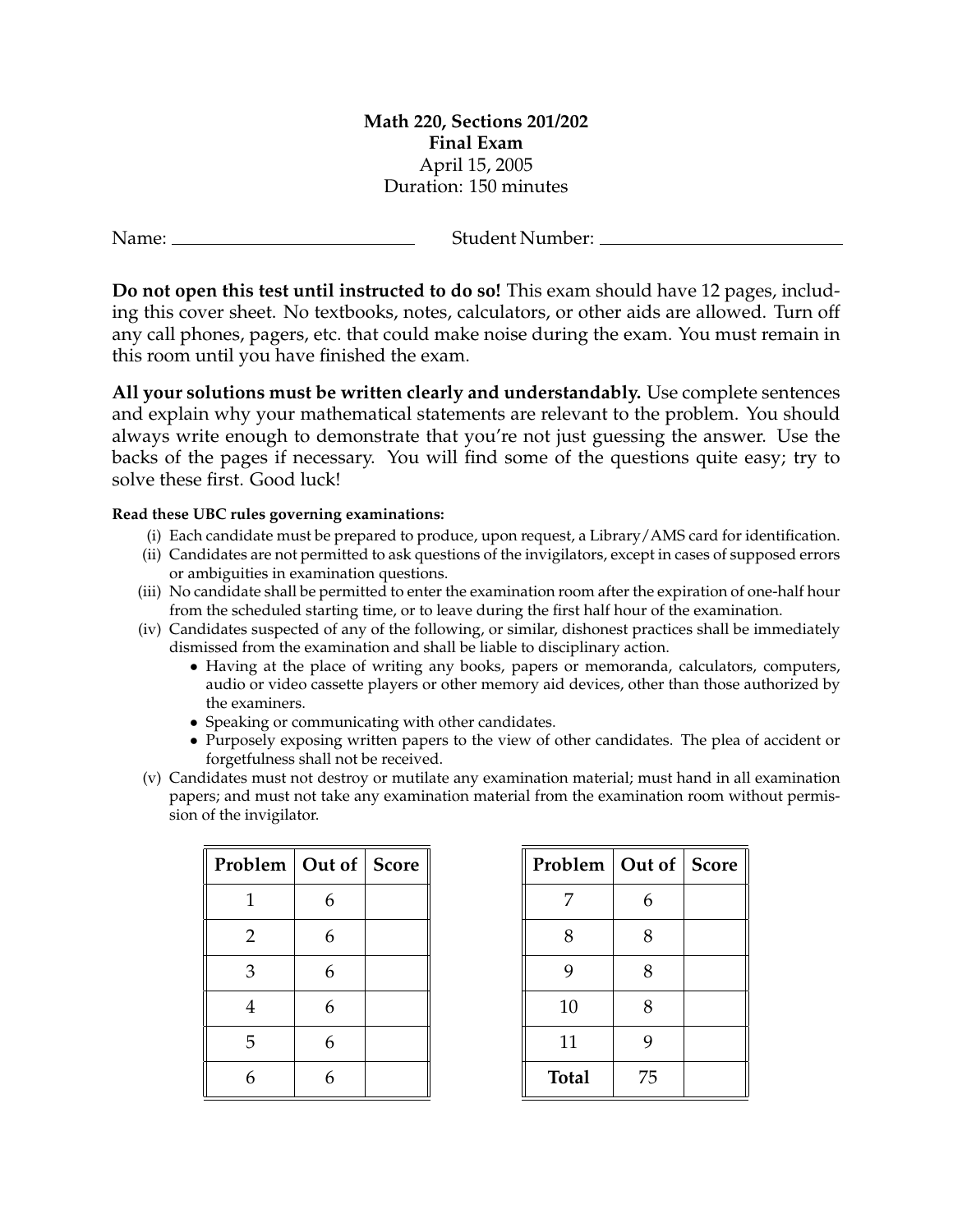## 1. **[6 pts]** The Intermediate Value Theorem states:

For any real numbers  $a < b$ , and for any function  $f : [a, b] \rightarrow \mathbb{R}$ , if f is continuous on the interval  $[a, b]$ , then for every real number *y* between  $f(a)$ and *f*(*b*), there exists a real number *c*  $\in$  [*a*, *b*] such that *f*(*c*) = *y*.

Write down the negation of this statement. (Don't worry that the negation will be a false statement—just negate the statement correctly.)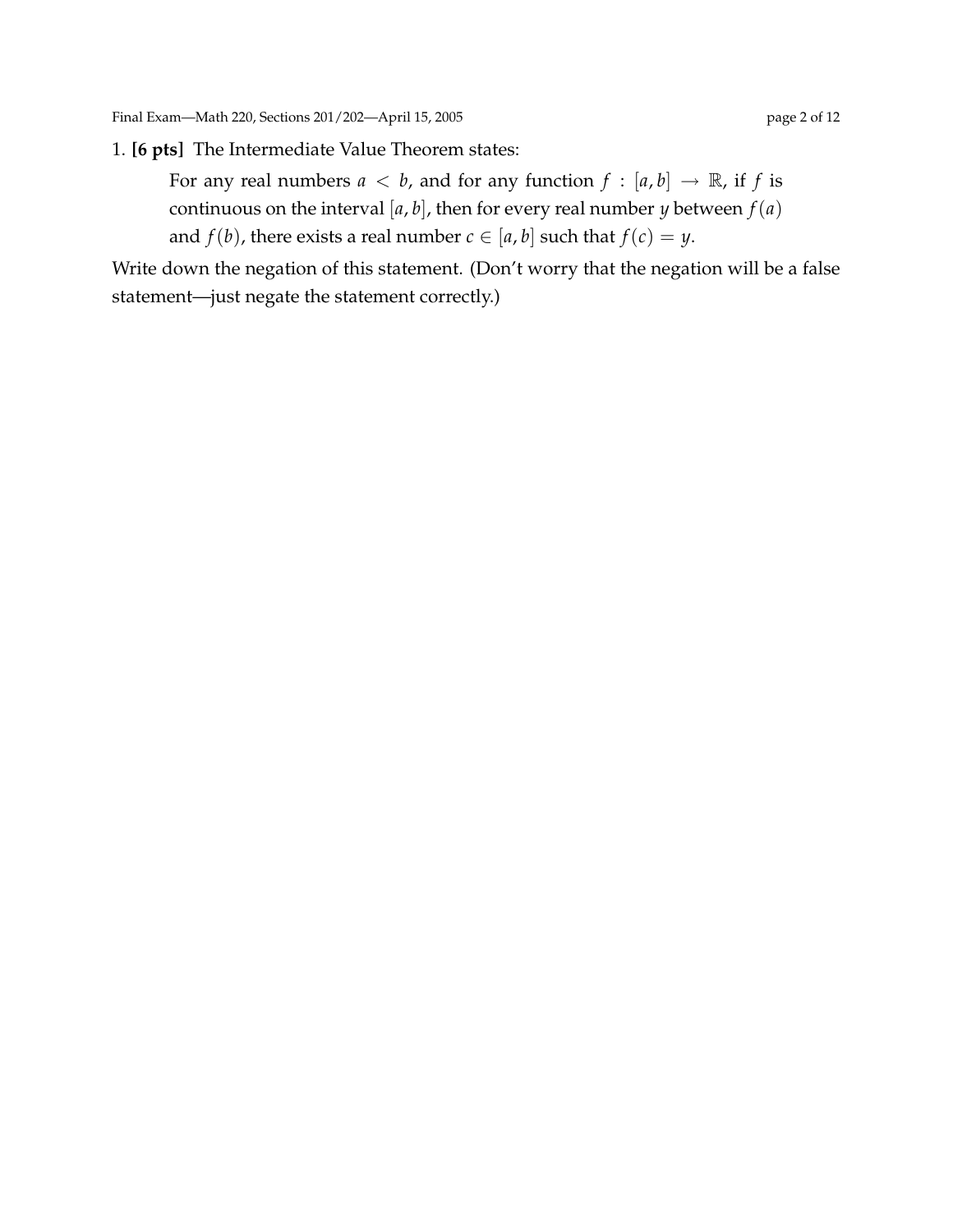- (a) For all  $w \in \mathbb{R}$ , there exists  $x \in \mathbb{R}$  such that  $w < x$ .
- (b) There exists *y*  $\in \mathbb{R}$  such that for all  $z \in \mathbb{R}$ , *y*  $\lt z$ .

One of the statements is true, and the other one is false. Determine which is which. For the true one, prove that it is true; for the false one, prove that it is false.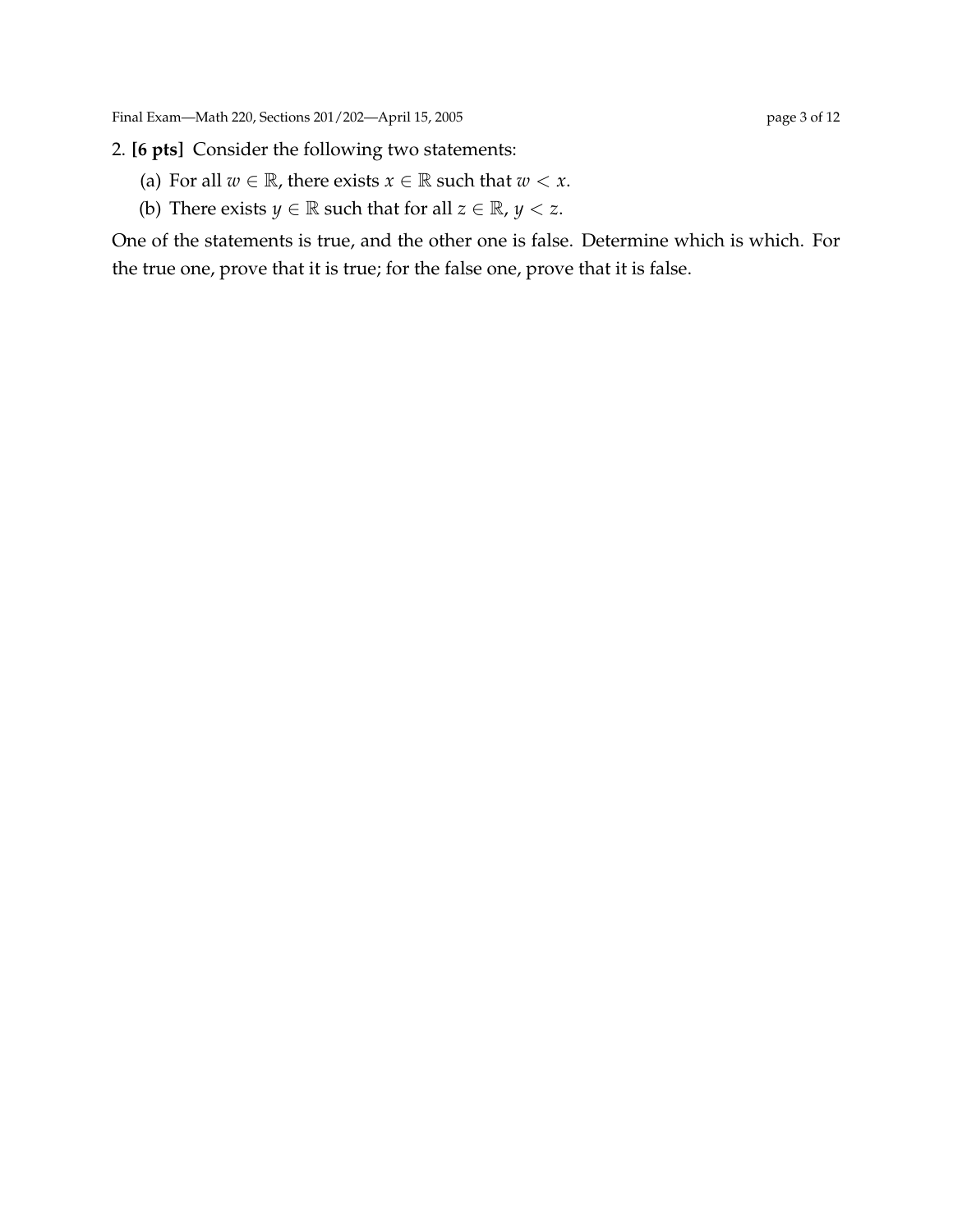3.

(a) **[2 pts]** Define what it means for two sets *A* and *B* to have the same cardinality.

(b) **[2 pts]** Define what it means for a set *C* to be countable.

(c) **[2 pts]** What does "Cantor's Diagonalization Argument" prove? (You don't have to describe the proof itself—just what it proves.)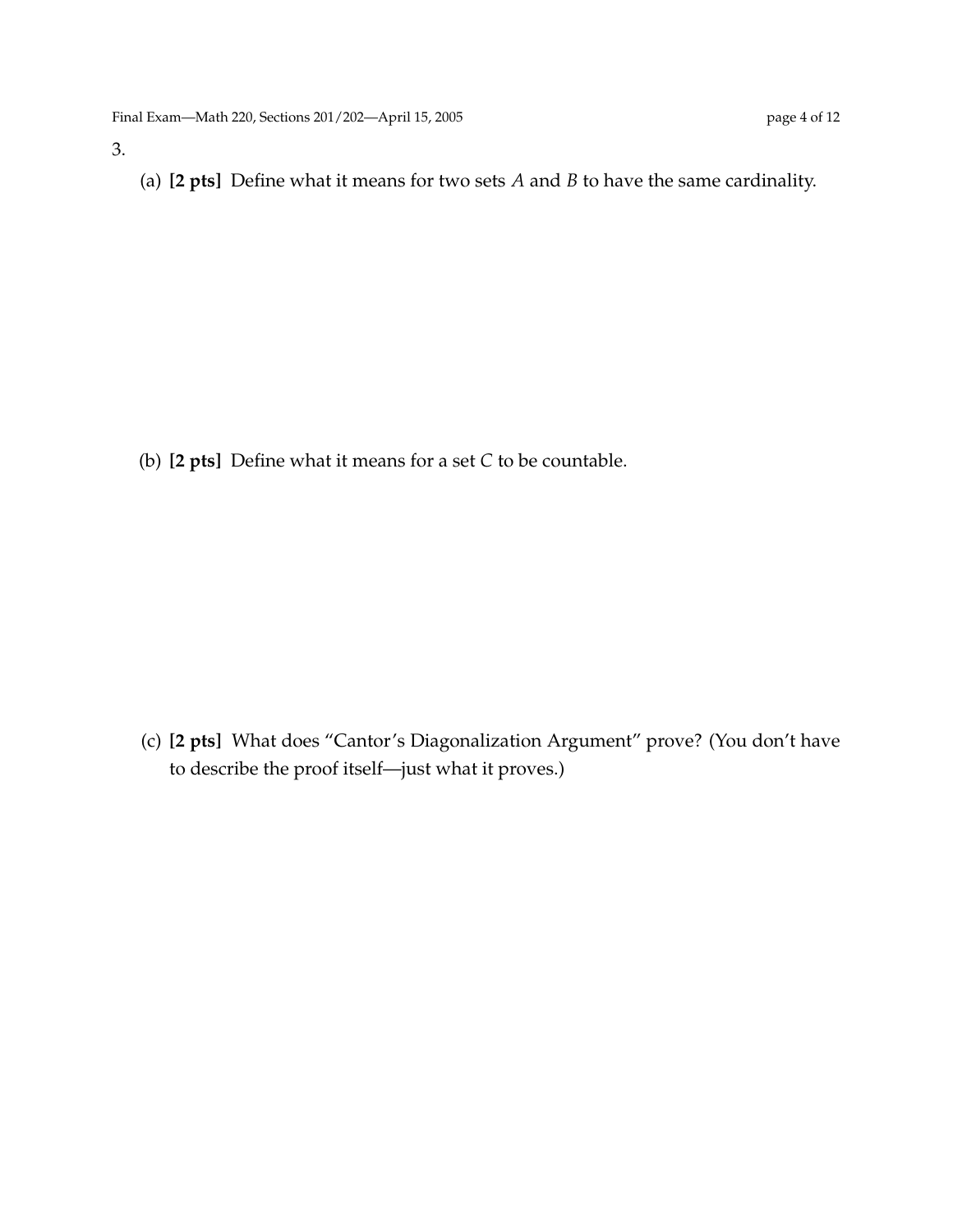4. **[6 pts]** Define *S* to be the set of all real numbers *x* such that *exactly one* of the two series

$$
\sum_{k=1}^{\infty} \left(x - \frac{1}{2}\right)^k \quad \text{and} \quad \sum_{k=1}^{\infty} \left(x + \frac{1}{2}\right)^k
$$

converges. Write down (with justification) a simple expression for *S*, using interval notation and set operations such as ∪, ∩, and/or −.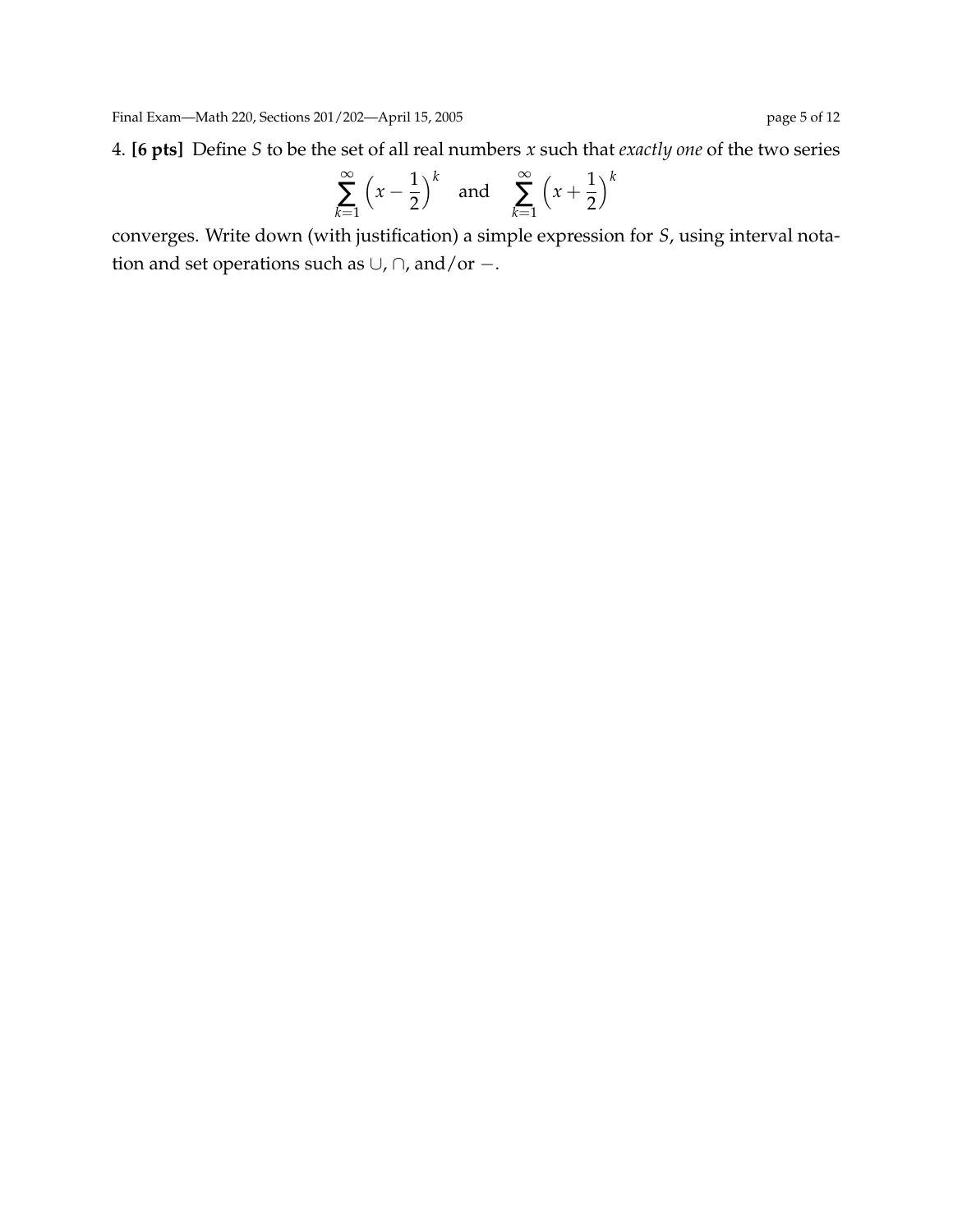5. **[6 pts]** Let  $a_1, a_2, a_3, \ldots$  be real numbers. Prove, using induction, that for all  $n \in \mathbb{N}$ ,

$$
\left|\sum_{k=1}^n a_k\right| \leq \sum_{k=1}^n |a_k|.
$$

You may assume the Triangle Inequality in the form  $|x + y| \le |x| + |y|$  for all real numbers *x* and *y*.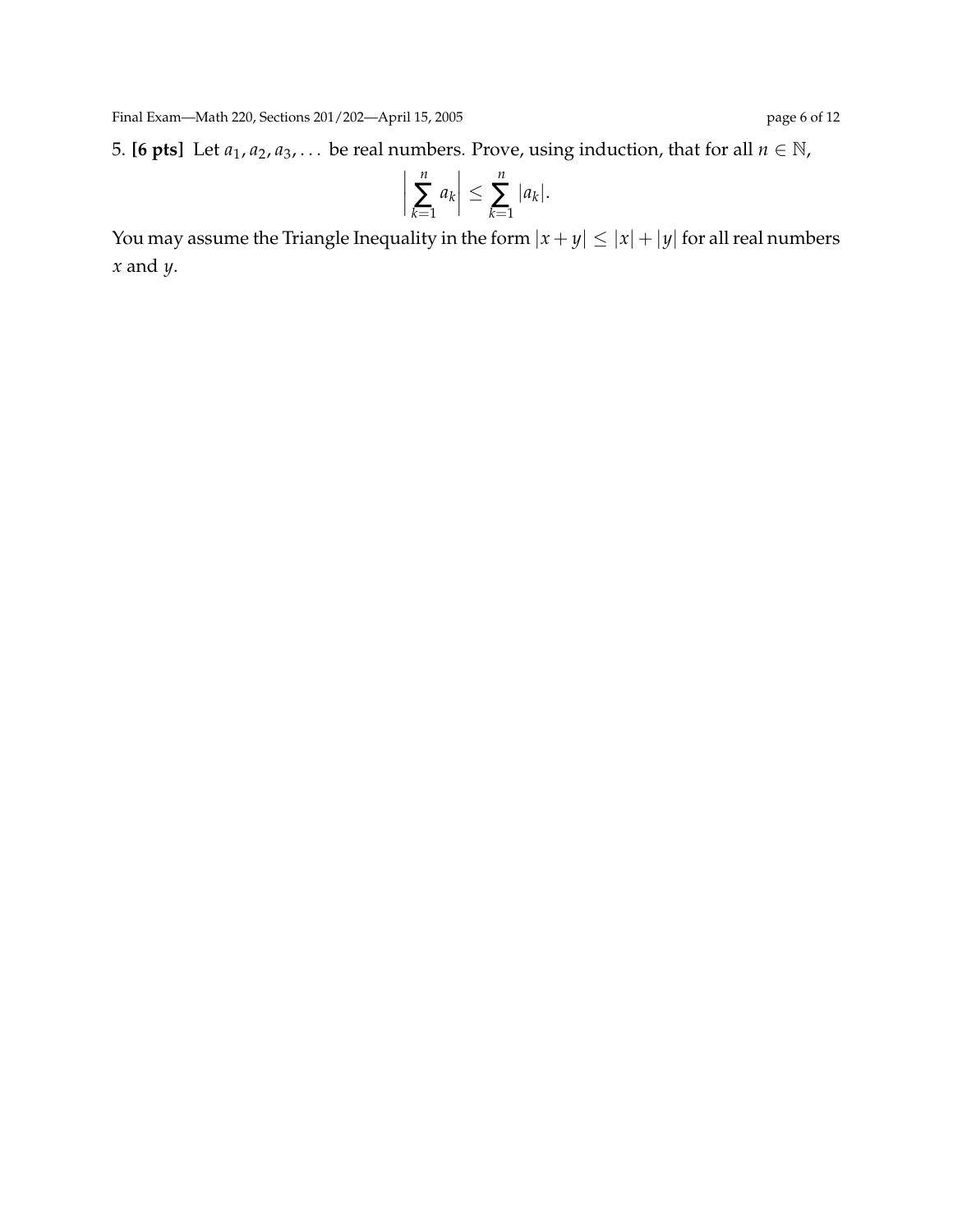6. **[6 pts]** Let *T* be the set of all natural numbers that can be written as some nonnegative number of 3's plus some nonnegative number of 5's. For example,  $9 = 3 + 3 + 3$  and  $10 = 5 + 5$  and  $17 = 3 + 3 + 3 + 5$  are all in *T*, but 4 is not. Determine *T* (with justification).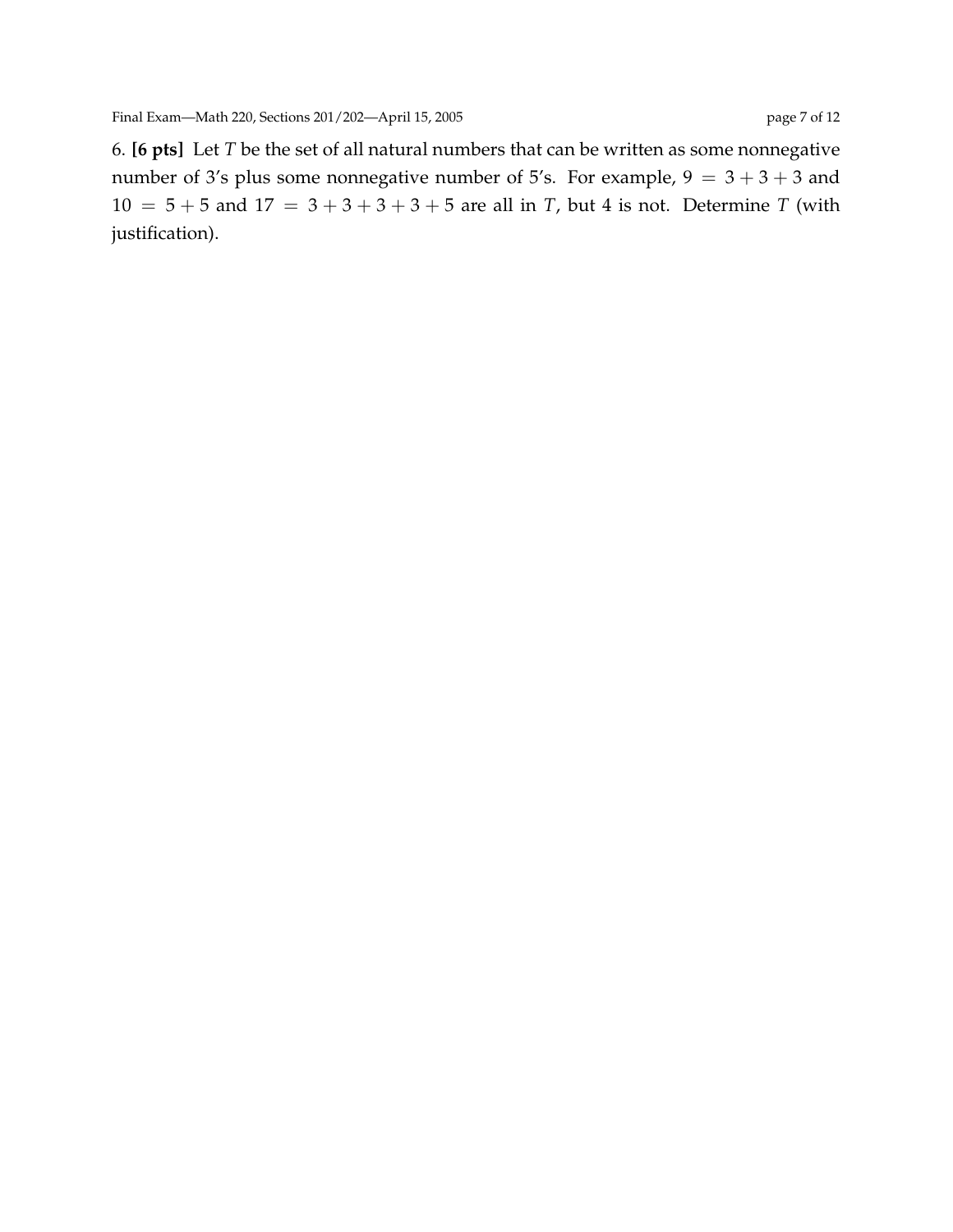Final Exam—Math 220, Sections 201/202—April 15, 2005 page 8 of 12

## 7. **[6 pts]** Determine whether the series

$$
\sum_{k=1}^{\infty} \frac{k(k+1)}{2^k}
$$

converges or diverges; prove your answer.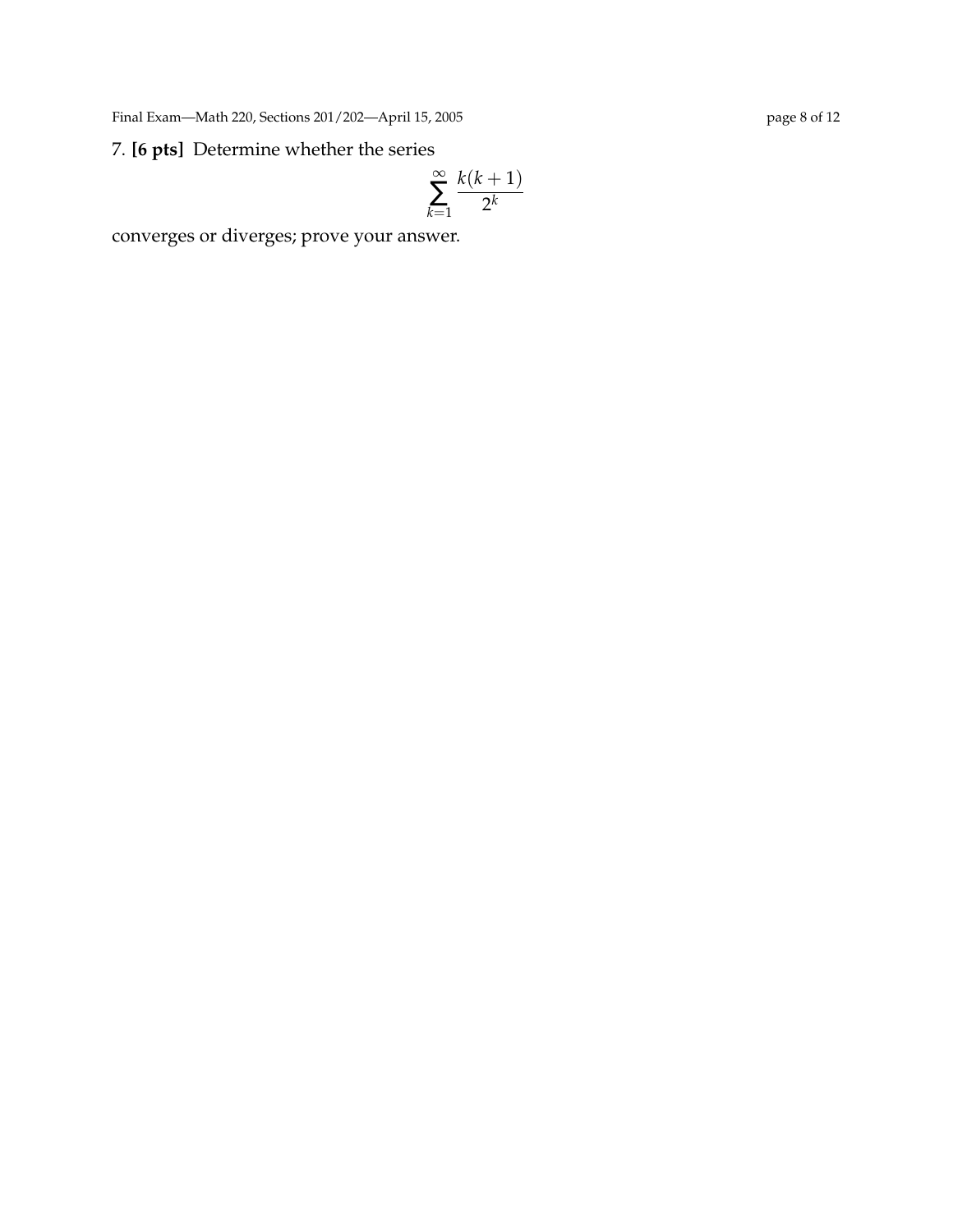8. **[8 pts]** Suppose that  $\{b_n\}$  is a sequence that satisfies  $|b_m - b_n| < \frac{1}{m+n}$  for all  $m, n \in \mathbb{N}$ . Prove that  $\lim_{n\to\infty} b_n$  exists.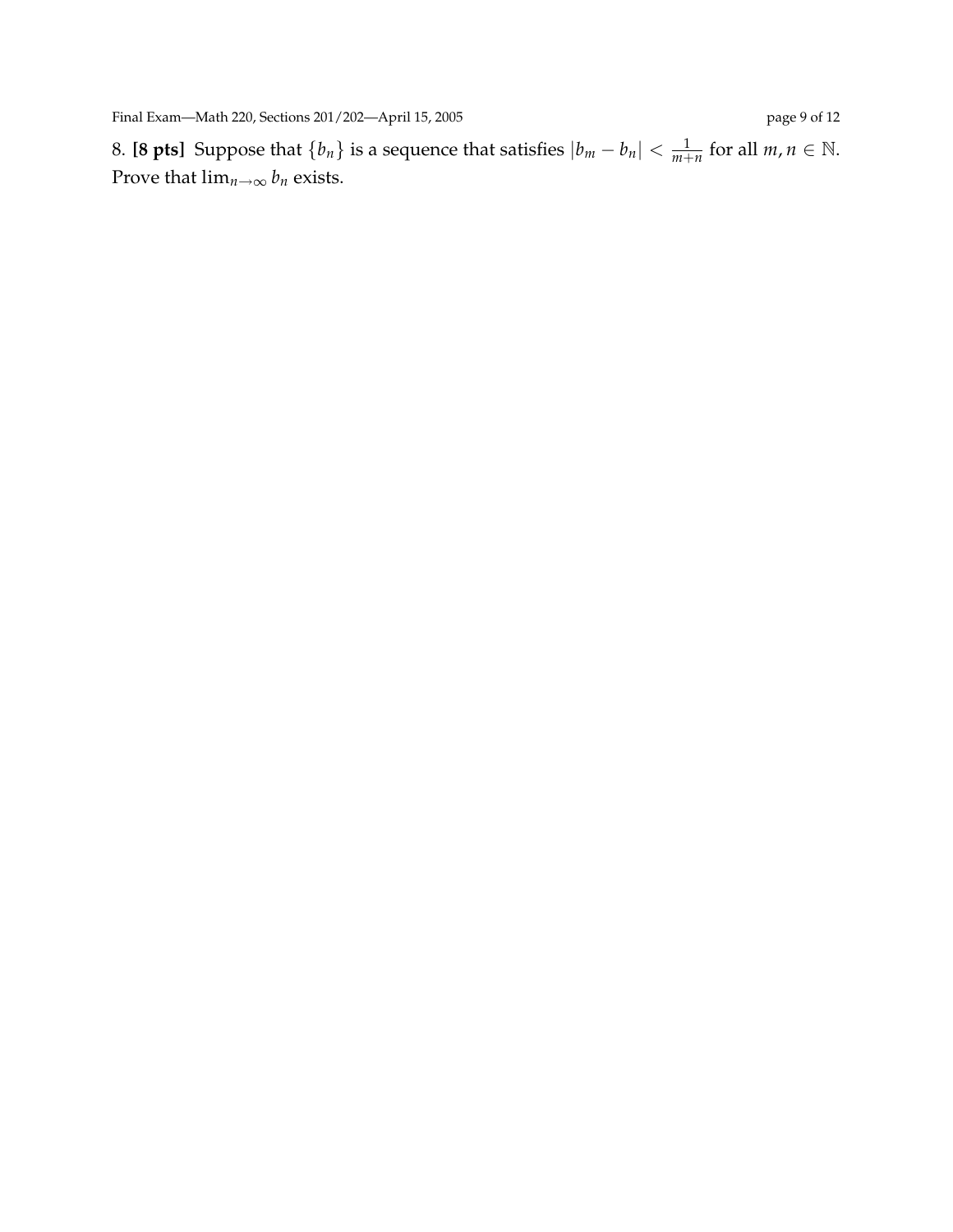9. **[8 pts]** Prove, directly from the  $\varepsilon$ -definition of the limit of a sequence, that

$$
\lim_{n\to\infty}\left(-\frac{2}{3}\right)^n=0.
$$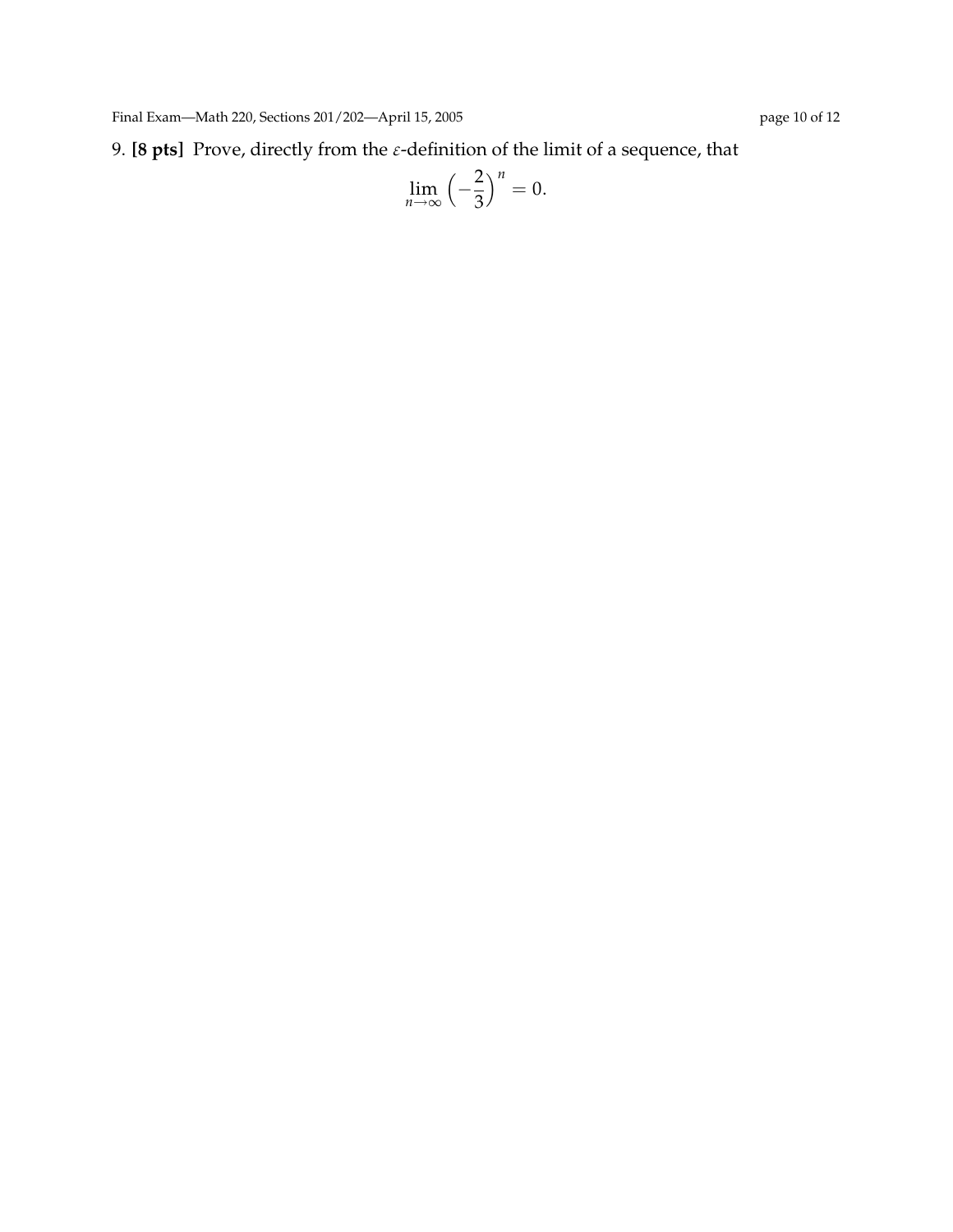10. **[8 pts]** Suppose that  $f : \mathbb{N} \to \mathbb{R}$  is a bounded function and that  $\{a_n\}$  is a sequence that converges to 0. Prove that  $\lim_{n\to\infty} f(n)a_n = 0$ .